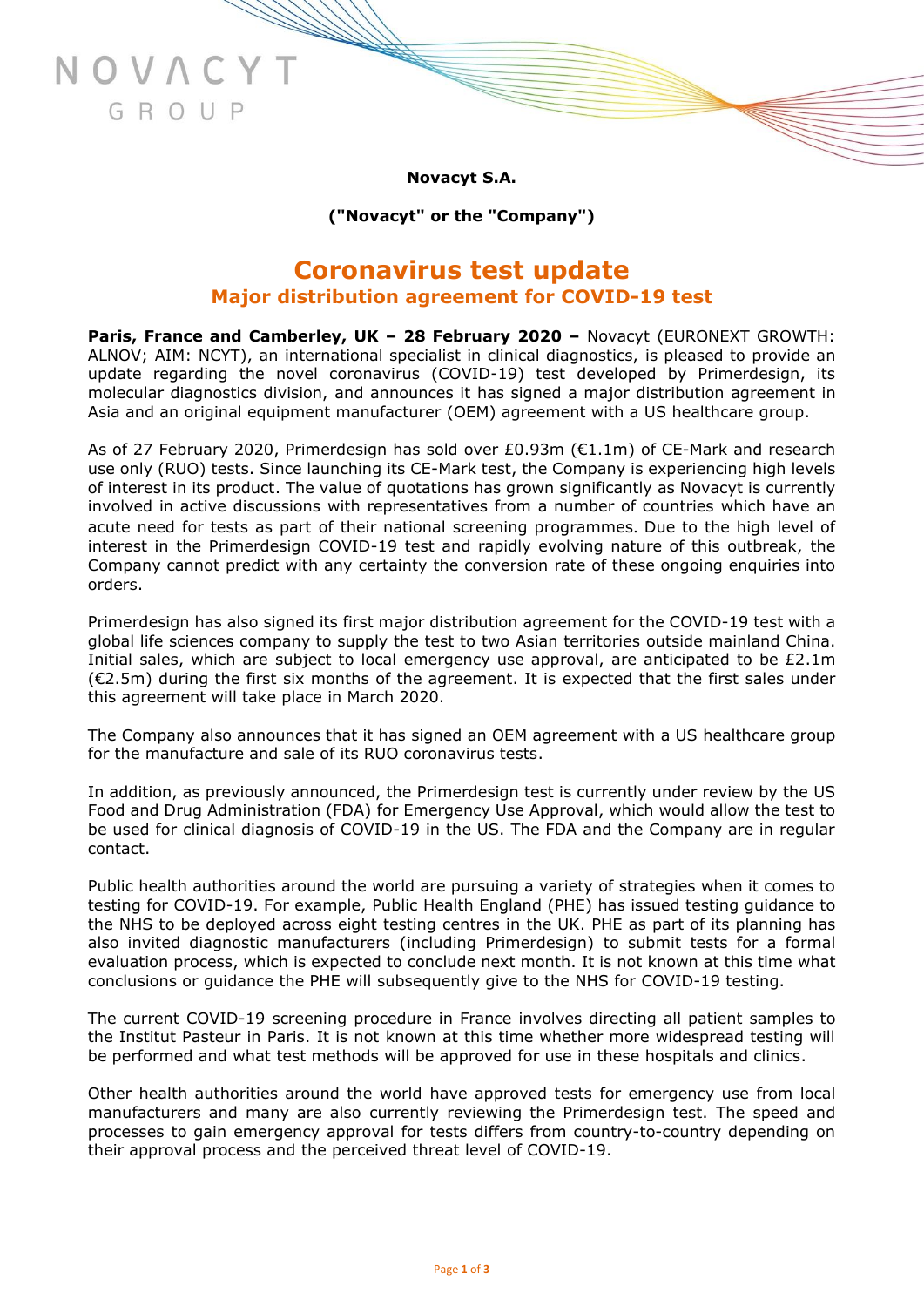The Company has put in place a number of measures to significantly increase production capacity and continues to plan for greater throughput to ensure Primerdesign can meet all current and potential demand. These measures include, if necessary, using the Company's manufacturing capacity at both its UK sites.

### **Graham Mullis, Chief Executive Officer of Novacyt, commented:**

*"I am extremely pleased with the commercial interest shown in our test to date and to be able to support the global response to monitor and contain the COVID-19 outbreak. The two contracts announced today reinforce how quickly the response to this virus is developing and shows our commitment to support these efforts anywhere in the world.*

*"We believe the Primerdesign test remains among the quickest and most accurate tests available for COVID-19, as well as being stable for long distance shipping without the need for specialist cold-chain shipping. It is also designed to run on multiple molecular testing platforms commonly used around the world. I am proud of the team who are working extremely hard to meet the regulatory and manufacturing challenges to make our test available to as many affected countries as possible."*

This announcement contains inside information for the purposes of Article 7 of Regulation (EU) 596/2014.

**- End –**

**Contacts Novacyt SA** Graham Mullis, Chief Executive Officer Anthony Dyer, Chief Financial Officer +44 (0)1276 600081

### **SP Angel Corporate Finance LLP (Nominated Adviser and Broker)**

Matthew Johnson / Charlie Bouverat (Corporate Finance) Vadim Alexandre / Rob Rees (Corporate Broking) +44 (0)20 3470 0470

**FTI Consulting (International)** Victoria Foster Mitchell / Mary Whittow +44 (0)20 3727 1000 [victoria.fostermitchell@fticonsulting.com](mailto:victoria.fostermitchell@fticonsulting.com) / [mary.whittow@fticonsulting.com](mailto:mary.whittow@fticonsulting.com)

**FTI Consulting (France)** Arnaud de Cheffontaines +33 (0)147 03 69 47 [arnaud.decheffontaines@fticonsulting.com](mailto:arnaud.decheffontaines@fticonsulting.com)

### **About Novacyt Group**

**The Novacyt Group is an international diagnostics business generating an increasing portfolio of** *in vitro* **and molecular diagnostic tests. Its core strengths lie in diagnostics product development, commercialisation, contract design and manufacturing. The Company's lead business units comprise of Primerdesign and Lab21 Products, supplying an extensive range of high-quality assays and reagents worldwide. The Group directly serves microbiology, haematology and serology markets as do its global partners, which include major corporates.**

**For more information please refer to the website: [www.novacyt.com](http://www.novacyt.com/)**